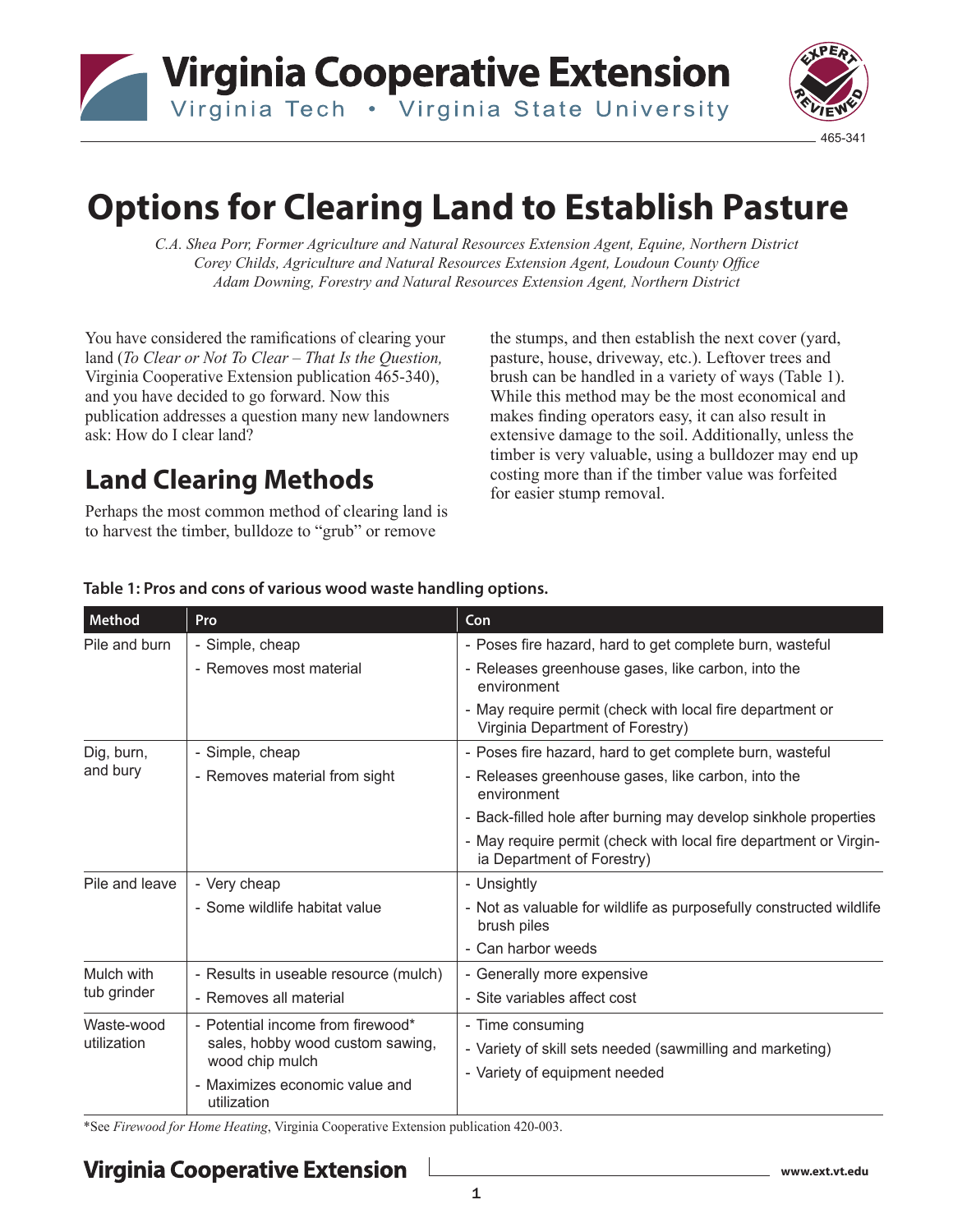In some cases, it may actually be cheaper to simply hire a bulldozer operator to clear the land without harvesting the timber. It may be faster to remove high stumps and whole trees than to dig out low-cut stumps which lack leverage. However, economic considerations are not the only factors at play.

While bulldozers and front-end loaders make for quick and relatively easy clearing, it nearly always destroys the topsoil. Leaf decomposition as well as the decomposition of fallen branches and roots helps maintain healthy topsoil. When the roots of a tree are ripped out of the ground, a significant amount of valuable topsoil is often lost. In many areas of Virginia, there are at best a few inches of topsoil to begin with. It is much more difficult to establish grass without the nutrients and organic matter unique to topsoil, the loss of which can prevent successful pasture or lawn establishment. While measures can be taken to remove topsoil and grade it back into an area, this will increase time and cost. It also requires a very skilled operator. Instead of using a bulldozer, an excavator and root rake will result in fewer disturbances, but it will not eliminate the loss of topsoil.

#### **Option 1: Delayed Stump Removal Method**

Today's fast-paced society sometimes causes a "blinder" effect; in other words, often all options are not considered before making a decision. In many cases, the reaso

In the case of pine-dominated forests, a timber harvest can probably accomplish most of the clearing work. If it's valuable enough, the timber might be traded for the cost of clearing or even competitively sold through the services of a consulting forester for income. Pinetree stumps, with one exception (shortleaf pine, Pinus echinata, which can sprout from the stump), will rot away in three to five years.

In the case of hardwood (deciduous trees) forests, a timber sale can also be the primary tool for land clearing. The main difference is that most hardwood trees vigorously sprout on the stump unless something is done to kill the root system of each tree cut. Appropriately labeled herbicides are the cheapest, easiest, and most effective tool for killing root systems of hardwood trees. Herbicides applied properly on recently (less than 15 minutes for water-based solutions; up to one hour for oil-based solutions) cut stumps will be absorbed by the stump and translocated to the root system, resulting in a complete kill. For more information on herbicide recommendations, contact your local Extension office.

A practical challenge associated with herbicide application is the need for close proximity so that chemical can be applied before the stump loses its uptake capacity. A suitable alternative may be to leave stumps high enough that a follow-up cut can be made to lower the stump at a time when the herbicide can be applied. Rates of hardwood stump decomposition vary with size, environmental conditions, and species. Decomposition rates for hardwood species can be anywhere from a few years to decades. Larger and denser species rot more slowly. Once a stump is dead, increasing its surface area by drilling, chopping, or cross cutting will accelerate decomposition.

Though the idea of using herbicides is often discounted, agriculture and natural resource professionals generally agree that the benefits of soil retention outweigh the potential risks of chemical damage when appropriately used. Additionally, many of the approved herbicides are relatively low in toxicity and have minimal to no lasting impacts on soil (McNabb, 1997). [https://extension.psu.](https://extension.psu.edu/herbicides-and-forest-vegetation-management) [edu/herbicides-and-forest-vegetation-management](https://extension.psu.edu/herbicides-and-forest-vegetation-management)[.](http://pubs.cas.psu.edu/freepubs/pdfs/UH174.pdf. ) 

### **Option 2: Tree and Stump Mulching**

This alternative preserves soil integrity and quickly removes stumps and other woody debris. Machines can now be equipped with mulching/chipping implements (Figure 1) that chip vegetation while incorporating it into the soil. Mulching heads can be mounted on large or small tracked and wheeled equipment and used to push down and mulch stems up to 6 to 8 inches in size and grind out a wide range of stump sizes.



Figure 1: Large rotary mulcher. Photograph by Adam Downing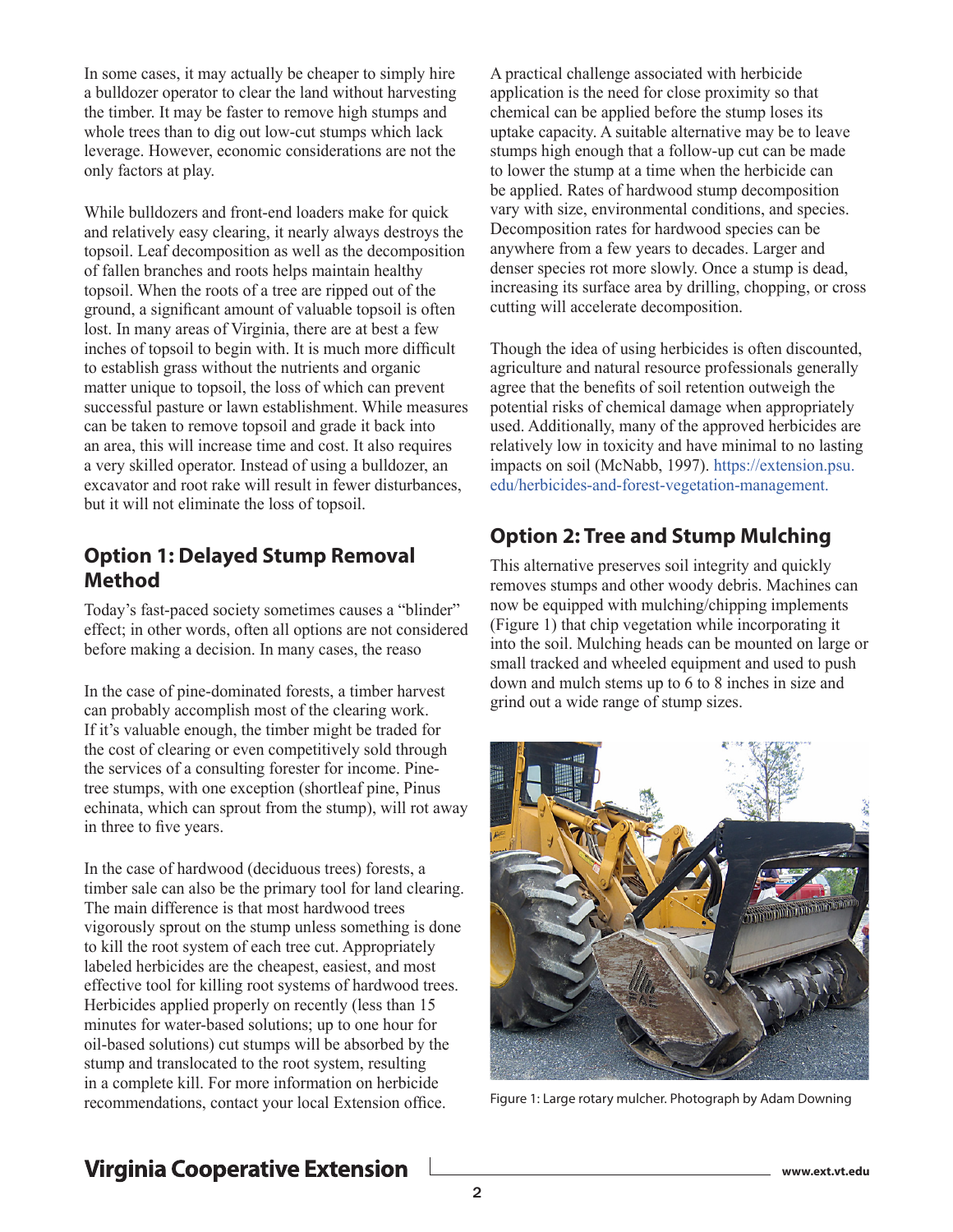Mulching is an excellent method to help maintain and even increase soil organic matter, reduce erosion, and prepare sites for planting into pasture. One drawback is cost. Land clearing/mulching fees can start anywhere from \$200 to \$400 per hour and can be as high as \$1,200 per hour, and though larger equipment costs more, it also works faster. A 2008 research project (Teutsch, 2008 – personal records) at the Southern Piedmont Agricultural Research and Extension Center compared the costs of mulching and conventional clearing and found mulching to be cheaper (\$850 per acre for mulching compared to \$1,650 per acre for conventional clearing). Other factors include particulars such as the type of vegetation being processed (pine is easier), site size (smaller is faster), soil characteristics (very rocky sites are not conducive to mulching), terrain, and landowner preferences for "cleanliness." Depending on these aspects, an acre may take anywhere from one to eight hours to clear.

#### **Option 3: Goats**

Goats can be used to harvest and clear underbrush and smaller trees in designated areas before cutting, and then sold. The role of goats as biological control agents in forested areas may become increasingly important in the future due to environmental concerns and elevated costs associated with mechanical cutting and herbicide application. Vines constitute a significant portion of a goat's diet. During drier weather, however, the goat's diet becomes more diverse. They increasingly consume other plants and with the increasing severity of winter, more acorns, dead leaves, and pine needles. In a recent study of goats grazing in a power line right of way for five years in West Virginia, they reduced the brush cover from 45 percent down to 15 percent in one year. Sheep, on the other hand, took three years to achieve the same results (Magadlela *et al*., 1995). After five years of grazing, goats reduced brush cover to 2 percent.

Goats will not eat through the hard bark of mature trees, but may girdle younger, thinly barked trees if better forage is unavailable. The mature tree can remain unharmed as long as the goats have other forage to graze. Three to five goats per acre (more if you want to clear the area in reduced time) should be kept contained by solar or battery-powered or electric mesh fences. A guardian llama or livestock dog should accompany the herd to discourage predation on the goats. You also need to frequently monitor fence integrity, animal health and welfare, and vegetation and water levels.

Using goats to clear land before clearing is time consuming but allows one to harvest value from undergrowth and reduce debris before trees are removed. Goats can also be used post-clearing sprout and weed control.

#### **Goats provide the following benefits:**

- Men and machines cannot work between rocks and down steep embankments or rocky cliffs; goats can.
- Goats don't GET poison oak; in fact, they love to EAT it!
- Eliminating undesirable vegetation is usually not a one-step process. Goats can perform this spot work consistently and inexpensively.
- Goats naturally eliminate ladder fuels as they work, seeking out those little green sprigs that occur on the sides of trees, between rocks, and regrowth on roots.
- Goats don't need worker's insurance or lunch breaks! They do require fresh water, though, and may need supplemental feed.
- Goats are relatively quiet and able to work on small acreage without attracting the negative attention often accompanying machinery and herbicides.
- Goats are cheap and provide entertainment.
- Goats will require good fencing, especially in an urban setting or an urban-rural interface.

# **Establishing the Pasture**

Establishing a productive pasture requires more than just putting down seed and straw. Soil tests will help determine the proper amount of lime and fertilizer. These amendments, along with proper seeding rates, should be applied at the right time of year, usually spring or fall, for optimal growth. It can take a year or more to establish a pasture. Pasture management after establishment is also important, and includes mowing, dragging, and maintaining proper stocking rates. In general, in order to maintain a healthy sod and good groundcover you should have a minimum of two acres of pasture for each horse. Keeping more horses on less pasture requires an increased level of management of both horses and grounds in order to maintain the health of both.

More information on establishing and renovating pastures for horses, forage selection, and grazing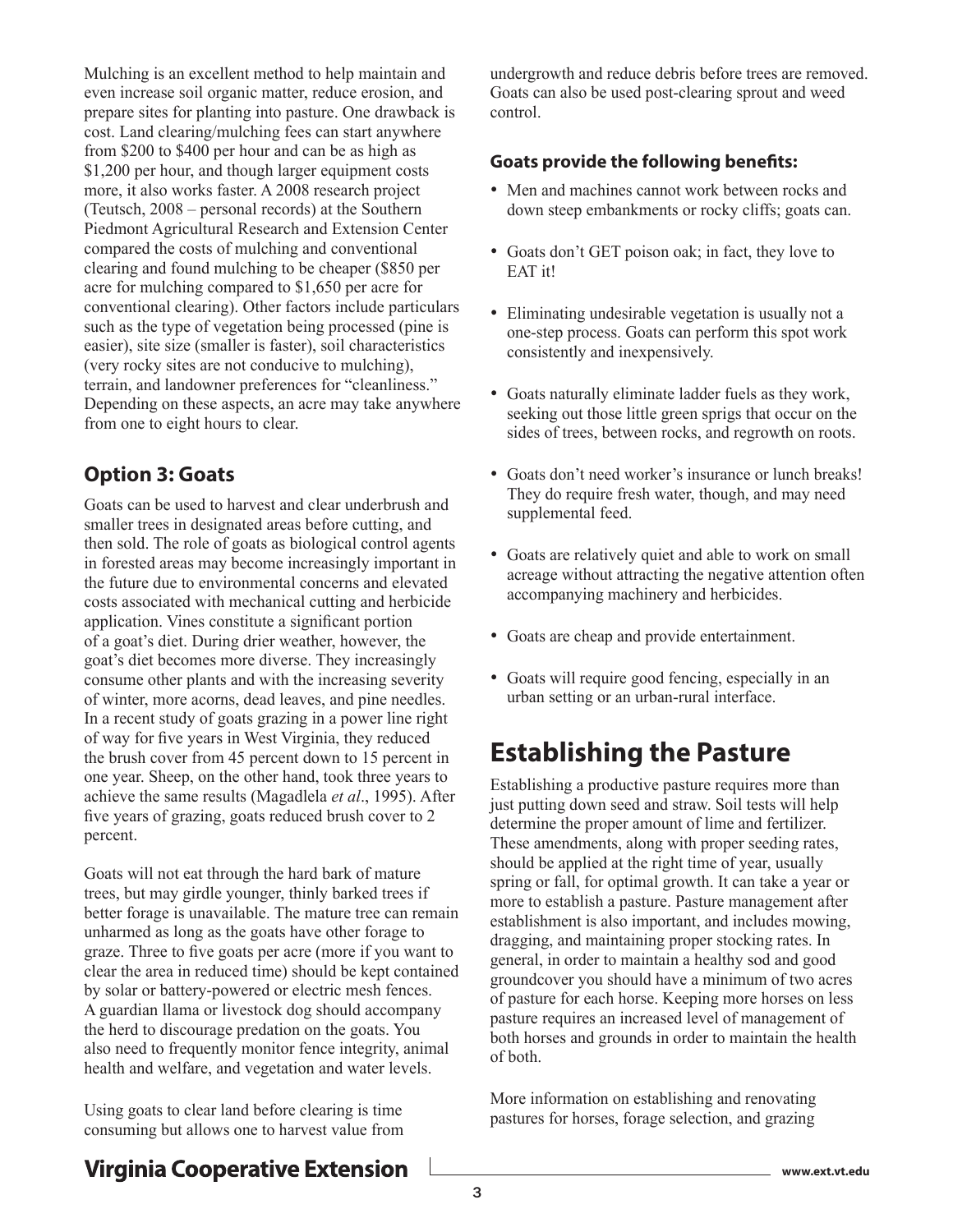management can be found in the Virginia's Horse Pastures series, Virginia Cooperative Extension publications 418-101, 418-102, 418-103, and 418-104.

## **Trees and Horses**

Trees in pastures are beneficial for a variety of reasons. They provide protection from sun, wind, and rain, and are a beautiful scenic addition. Orienting a row of trees from east to west will result in appropriate turf light and encourage pasture forage. However, horses and trees are not always a good mix. Turning out too many horses on small acreage results in denuded pastures or debarked trees, which is neither attractive nor environmentally friendly. Also, the presence of a large number of livestock can result in soil compaction around trees, which reduces the oxygen available to tree roots and negatively impacts tree growth. Nevertheless, some tree species deal with soil compaction better than others. The compaction tolerant tree list includes many native trees such as sycamore, red maple, hackberry, eastern red cedar, sweetgum, black gum, loblolly pine, oak, black locust, willow, bald cypress and slippery elm (Coder, 2000).

Regardless of the trees you choose for your pasture, it is best to fence around them to protect the roots and bark while allowing horses to benefit from their shelter. At a minimum, the trunk should be secured with fencing 2 to 4 feet away. Better protection requires a fence 10 to 20 feet away from the trunk, or ideally out to the drip line (picture the tree top as an umbrella, the edge of the umbrella is the drip line) of a mature tree. However, this may decrease the horses' use of the tree as shelter. The Virginia Urban Street Tree Selector a[t https://dendro.]( https://dendro.cnre.vt.edu/treeselector/index.cfm) [cnre.vt.edu/treeselector/index.cfm]( https://dendro.cnre.vt.edu/treeselector/index.cfm) provides a tool to determine mature crown width on certain species.

Finally, some species should be avoided in horse pastures.

- **Cherry** Many varieties of cherry contain compounds toxic to horses. When the tree is stressed, its compounds can break down into cyanide. When ingested, cyanide prevents oxygen from being released by red blood cells. Consumption of wilted leaves is worst, but leaves eaten directly from the tree can also cause poisoning. Death can occur in less than an hour due to asphyxiation.
- **• Red Maple** The consumption of leaves contains an unknown toxin that can cause symptoms similar to cyanide poisoning: hemolytic anemia, rapid breathing

and heart rate, cyanosis, brown urine, and death. Dried leaves can remain toxic for 30 days.

- **• Black Walnut** An unknown toxin in black walnut shavings causes laminitis in horses. Very few problems have been noted in horses pastured with black walnut trees, as the toxin is associated with the heartwood of the tree, but precautions should still be taken.
- **• Oak** Consumption of a large amount of young leaves, sprouts, and acorns from oak trees can occasionally cause gastrointestinal and kidney problems in livestock, though horses are less susceptible. This can result in colic, anorexia, jaundice, and death.
- **Buckeye** Sprouts, leaves, and seeds contain several toxins that can cause depression, incoordination, and colic. Treated animals usually survive.

For help in identifying trees, bring samples to your local extension office or try your hand at identifying the species with the help of an online tree identification tool at <https://dendro.cnre.vt.edu/dendrology/idit.htm>

# **Summary**

If your objectives involve land clearing, it is important to familiarize yourself with the pros and cons. Planning and attention to detail during the land-clearing process will help protect water and soil resources while keeping costs to a minimum. This publication provides some practical considerations of costs, regulatory issues, biological and environmental factors, and covers effective methods and easily avoided pitfalls.

For more assistance and information, contact the following public agencies:

#### **Virginia Cooperative Extension**

Additional printed educational resources and free subject matter newsletters, soil test kits and interpretation, forage management education, pesticide safety and education, and more at *www.ext.vt.edu*.

#### **Soil and Water Conservation Districts**

Technical assistance, information, and education on the conservation of natural resources, soil, water, and related resources, [www.vaswcd.org/](http://www.vaswcd.org/).